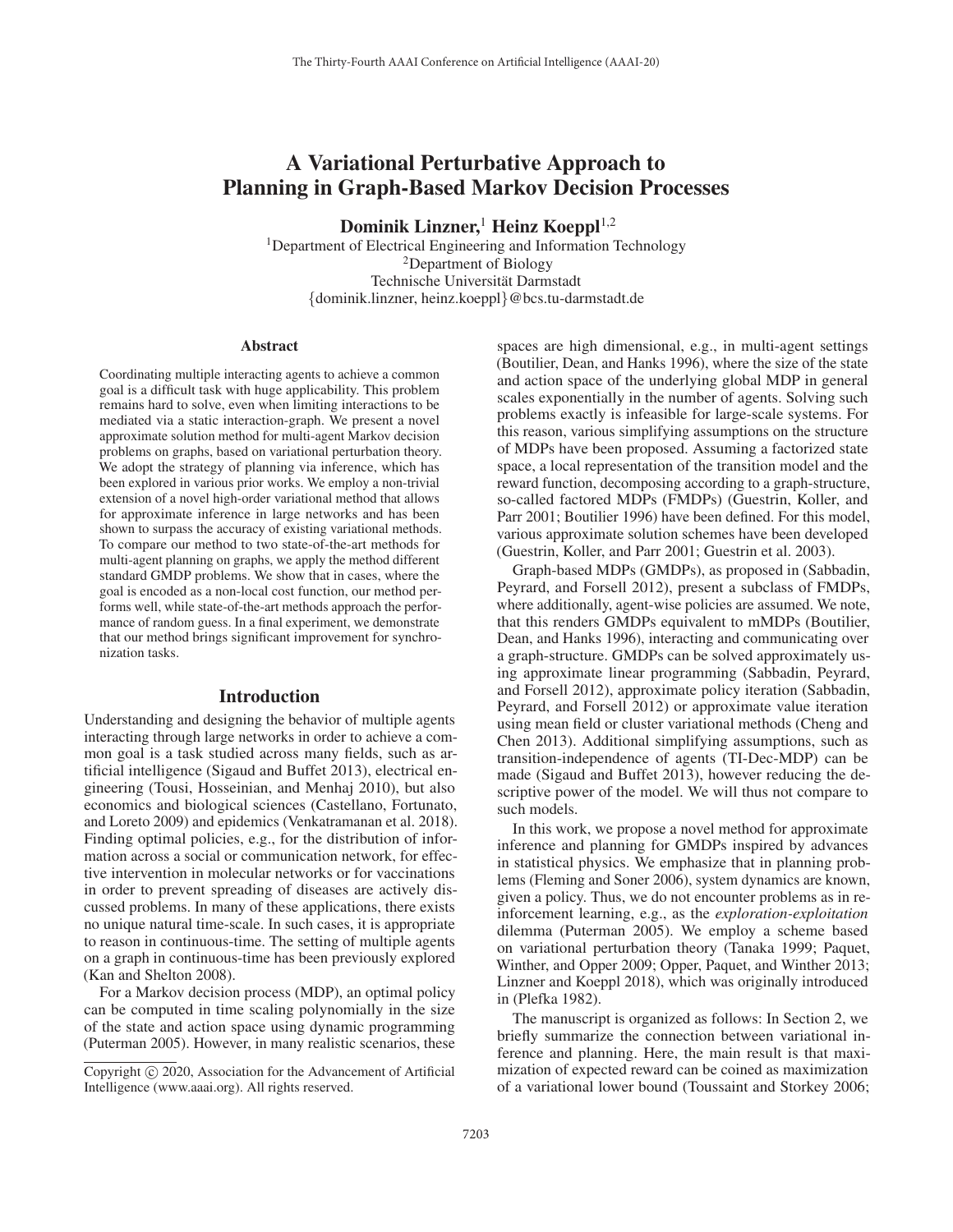

Figure 1: a) A minimal example of a GMDP. The state of agent  $Y$  is modulated by its parent  $X$ . b) The same GMDP unrolled in time as directed graphical model. Agent  $X$  affects agent  $Y$ 's state (blue) by influencing agent  $Y$ 's choice over actions (green) defined by  $Y$ 's policy. The rewards (red) of agent  $Y$  are determined by  $Y$ 's and  $X$ 's state. It is also possible to incorporate direct modulation of the transition models by the states of adjacent agents (not displayed for readability).

Furmston and Barber 2010; Kappen, Gómez, and Opper 2012). In Section 3 and 4, we develop an expectationmaximization algorithm to iteratively improve the policy for each agent individually. Lastly, we perform simulated experiments on several standard planning task and show realistic cases, where current state-of-the-art methods perform similar to random guess, while our method performs well (Section 5). An implementation of our method is available via  $\text{Git}^1$ .

# Background

Continuous-time MDPs on Graphs. A MDP models an agent picking actions according to a policy, depending on its current state. Its objective is to minimize its reward, while being subject to some, possibly hostile, environment. Herein, we define a homogeneous continuous-time MDP by a tupel  $(S, A, W, R)$ . It defines a two-component Markov process  $\{S(t), A(t)\}\$ through a transition intensity matrix  $W : S \times S \times A \rightarrow \mathbb{R}$  over a countable state space S and a countable action space A together with a policy  $\pi : \mathcal{A} \times \mathcal{S} \rightarrow [0, 1]$ . Each state-action pair is mapped to a reward via the *reward function*  $R : S \times A \rightarrow \mathbb{R}_-$ . In this work we only consider negative rewards, which poses no restriction as any bounded reward function can be trivially shifted into the negative half-space. For the sake of conciseness, we will often adopt shorthand notations of the type  $p_{t-t'}(s' \mid s, a) \equiv p(S(t) = s' \mid S(t') = s, A(t') = a)$ , with  $s, s' \in \mathcal{S}, a \in \mathcal{A}$ . Given a sequence of actions, the evolution of the MDP can be understood as a usual continuous-time Markov chain (CTMC) with the (infinitesimal) transition probability

$$
p_h(s' | s, a) = \delta_{s, s'} + h W(s' | s, a) + o(h),
$$

for some time-step h with  $\lim_{h\to 0} o(h)/h = 0$ , and  $\delta_{s,s'}$  the indicator function. We note, that any intensity matrix  $\dot{W}$  fullfils  $W(s \mid s) = -\sum_{s' \neq s} W(s' \mid s)$ . A multi-agent MDP  $(mMDP)$  can be understood as an  $N$ -component MDP over state- and action-spaces  $S = \times_{n=1}^{N} \mathcal{X}_n$ ,  $\mathcal{A} = \times_{n=1}^{N} \mathcal{A}_n$ , with  $\times$  denoting the Cartesian product, evolving jointly as an MDP. We state explicitly that single component states and actions are entries of the states and actions of the global MDP, i.e.  $s = (x_1, \ldots, x_N)$  for  $s \in S$  with  $x_n \in \mathcal{X}_n$ and  $a = (a_1, \ldots, a_N)$  for  $a \in \mathcal{A}$  with  $a_n \in \mathcal{A}_n$  for all  $n \in \{1, \ldots, N\}$ . In this multi-agent setting, each component, referred to as an individual agent, has no direct access to the global state of the system, but can only observe the states of a subset of agents, which we will call its *parent-set*. In the following analysis, we want to restrict ourselves to mMDPs on graphs (GMDPs).

For GMDPs, the parent configuration can be summarized via a directed graph structure  $\mathcal{G} = (\mathcal{V}, \mathcal{E})$  encoding the relationship among the agents  $V \equiv \{V_1, \ldots, V_N\}$ , in this context also referred to as nodes. These are connected via an edge set  $\mathcal{E} \subseteq \mathcal{V} \times \mathcal{V}$ . The parent-set is then defined as  $pa(n) \equiv \{m \mid (m, n) \in \mathcal{E}\}$ . Conversely, we define the *child-set*  $ch(n) \equiv \{m \mid (n, m) \in \mathcal{E}\}\)$ . The *n*'th agents process  $\{S_n(t), A_n(t)\}\$ then depend only on its current state  $x_n \in \mathcal{X}_n$ , its action  $a_n \in \mathcal{A}_n$  and of all his parents  $U_n(t) = u_n$  taking values in  $\mathcal{U}_n \equiv \mathsf{X}_{m \in \text{pa}(n)} \mathcal{X}_m$ . We display a sketch of a GMDP in Fig. 1. We note, that cycles in a graphical model as in Fig. 1(a) are unproblematic, as the corresponding temporally unrolled model, as displayed in Fig. 1(b), would be acyclic. For a GMDP, the global marginal transition matrix  $p_h(s' | s, a)$  then factorizes over agents

$$
p_h(s' | s, a) = \prod_{n=1}^{N} p_h(y_n | x_n, u_n, a_n),
$$

into local conditional transition probabilities. We define local transition rates  $w_n^u$  :  $\mathcal{X}_n \times \mathcal{X}_n \times \mathcal{A}_n \rightarrow$ R and policies  $\pi_n^u$  :  $\mathcal{A}_n \times \mathcal{X}_n \to [0,1]$  for each parent configuration  $u \in \mathcal{U}_n$ . In the following we write compactly  $w_n^u(y | x, a) \equiv w_n^u(y_n | x_n, a_n)$  and  $\pi_n^u(a \mid x) \equiv \pi_n^u(a_n \mid x_n)$ . Subsequently, we can express the local conditional transition probabilities as

$$
p_h(y_n | x_n, u_n, a_n) = \delta_{x,y} + hw_n^u(y_n | x_n, a) + o(h).
$$
\n(1)

We consider the problem of planning in continuous time over a countable state space.

Definition 1. *Consider a MDP* (S, A, W, R) *with initial state*  $s_0 \in S$  *and a policy*  $\pi$ *. Then, we can define the (discounted) infinite horizon value function in continuous time as*

$$
V_p^{\pi}(s_0) = \mathsf{E}_p \left[ \int_0^{\infty} dt \,\gamma^t R(S(t), A(t)) \mid S(0) = s_0, \pi \right],
$$

*with* E<sup>p</sup> *being the expectation with respect to the MDPs path measure* p*.*

We can now cast the planning problem as: for a given initial state  $s_0$ , find a policy  $\pi^*$ , such that

$$
\pi^* = \arg\max_{\pi} \{ V_p^{\pi}(s_0) \}.
$$
 (2)

<sup>1</sup> https://git.rwth-aachen.de/bcs/vpt-planning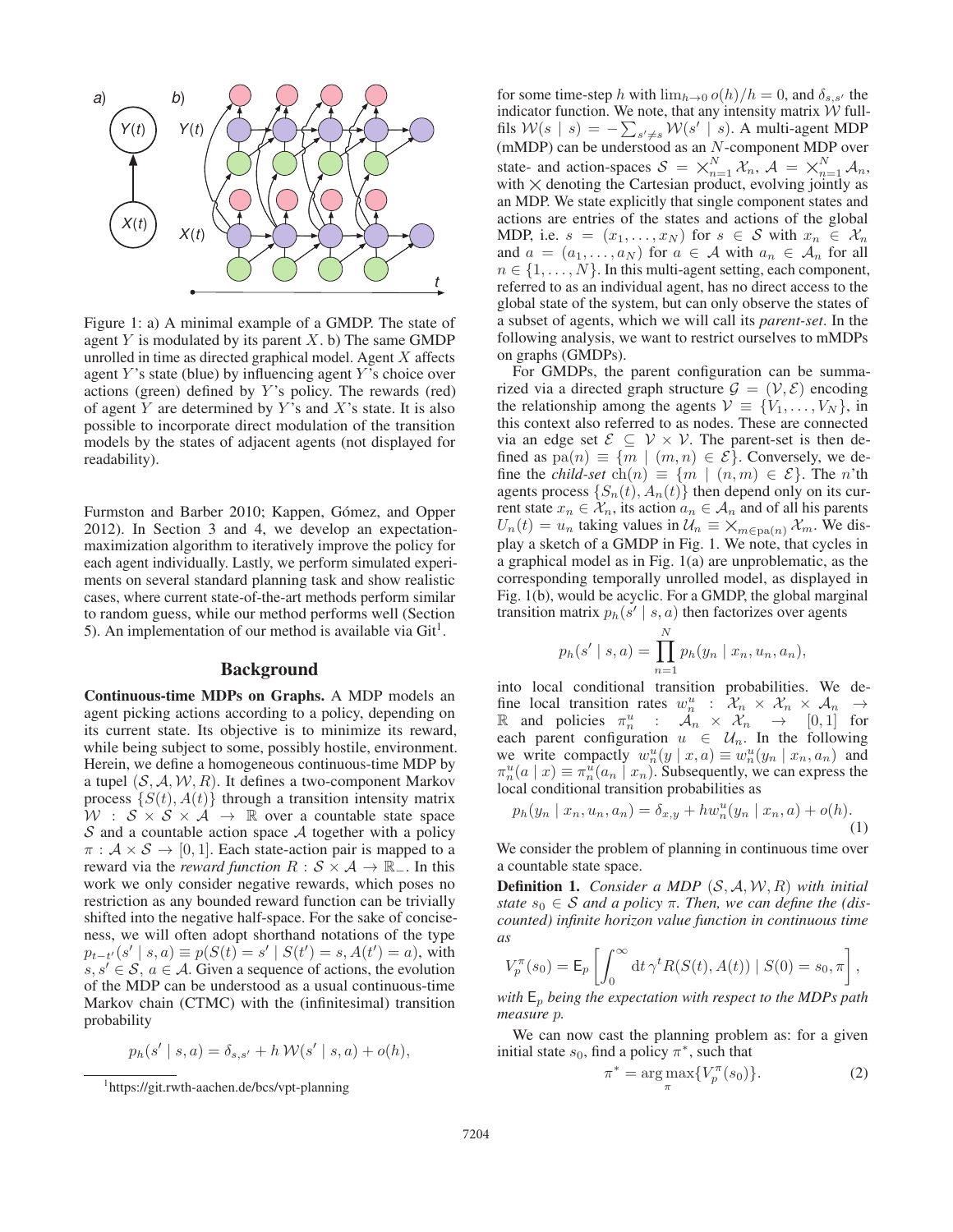A common solution strategy for these kinds of problems is to solve the Bellman equation (Puterman 2005). Instead of trying to optimize a Bellman equation, we want to take advantage of the close relationship of planning and inference (Dayan and Hinton 1997; Furmston and Barber 2010; Toussaint and Storkey 2006; Kappen, Gómez, and Opper 2012; Levine and Koltun 2013). In the following, we restrict ourselves to *finite horizon* MDPs, for which the process evolution terminates at time  $T$ , and later extend to the *infinite horizon* problem.

Finite Horizon Planning via Inference. In order to establish the connection between inference and planning we can, following (Dayan and Hinton 1997; Toussaint and Storkey 2006; Levine and Koltun 2013) or similarly (Kappen, Gómez, and Opper 2012; Furmston and Barber 2010), define a boolean auxiliary process  $Z(t)$  taking values in  $\{0, 1\}$ , with emission probability  $p(Z(t) = 1 | S(t) = s, A(t) =$ a) =  $exp{R(s, a)}$ . We define the finite horizon trajectories  $S_{[0,T]} \equiv \{ S(\xi) \mid 0 \leq \xi \leq T \}$  and  $A_{[0,T]} \equiv \{A(\xi) \mid 0 \leq \xi \leq T\}$ , we can express the rewardoptimal posterior process for a given policy  $\pi$  according to Definition 1 as  $p(S_{[0,T]}, A_{[0,T]} | Z_{[0,T]} = 1, \pi, s_0)$ , with  $Z_{[0,T]} = 1$  meaning that  $Z(\xi) = 1$  for  $0 \le \xi \le T$ . We consider the Kullback–Leibler (KL) divergence between the posterior  $p(S_{[0,T]}, A_{[0,T]} | Z_{[0,T]} = 1, \pi, s_0)$  and a variational measure  $q(S_{[0,T]}, A_{[0,T]} | \pi, s_0)$  induced by a time-inhomogeneous MDP with the same policy as  $p$  (in supplementary B, we show that the KL-divergences between two continuous-time MDPs with different policies diverges). We arrive at a lower bound for the marginal log-likelihood in the finite horizon case

$$
\ln p(Z_{[0,T]} = 1 \mid \pi, s_0) \ge \mathcal{F}[q, \pi] + V_q^{\pi}(s_0), \quad (3)
$$

$$
\begin{aligned} \mathcal{F}[q,\pi] &\equiv\\ &-D_{KL}[q(S_{[0,T]},A_{[0,T]} \mid \pi,s_0)||p(S_{[0,T]},A_{[0,T]} \mid \pi,s_0)], \end{aligned}
$$

with the variational lower bound  $\mathcal{F}[q, \pi]$ . The full derivation and structure of (3) can be found in supplementary A and B. When performing exact inference, meaning that  $q(S_{[0,T]}, A_{[0,T]} | \pi, s_0) = p(S_{[0,T]}, A_{[0,T]} | \pi, s_0)$ , lower bound and log-likelihood coincide and the maximization of the value function as in Definition 1 corresponds to a maximization of the log-likelihood w.r.t the policy

$$
\underset{\pi}{\arg \max} \{ V_q^{\pi}(s_0) \} = \underset{\pi}{\arg \max} \{ \ln p(Z_{[0,T]} = 1 \mid \pi, s_0) \},
$$

establishing the connection between planning and inference. When performing approximate inference, we can iteratively maximize the lower bound with respect to  $q$ and thereby approximate the log-likelihood, following a maximization with respect to  $\pi$ . This is the expectationmaximization algorithm, which has been previously applied to policy optimization (Toussaint and Storkey 2006; Levine and Koltun 2013).

Infinite Horizon Planning via Inference. The same

framework as above can be used in order to solve (discounted) infinite horizon problems. Following (Toussaint and Storkey 2006), this can be achieved by introducing a prior over horizons  $p(T)$ . As a derivation in continuous-time is missing in literature, we provide it in supplementary C. By choosing  $p(T) = \ln(\gamma) \gamma^T$ , one recovers exponential discounting with discount factor  $\gamma$ .

# Variational Perturbation Theory for GMDPs

Calculating a variational lower bound exactly is in general intractable for interacting systems. This is often circumvented by assuming a factorized proposal distribution  $q(x) = \prod_i q_i(x_i)$ , which corresponds to the *naive mean-field* approximation. Variational perturbation theory (VPT) offers a different approach. Here, the similarity measure (the KL-divergence) itself is approximated via a series expansion (Tanaka 1999). A prominent example of this approach is Plefka's expansion (Plefka 1982; Bachschmid et al. 2016). The central assumption is that variables are only weakly coupled, i.e. the interaction of variables is scaled in some small perturbation parameter  $\varepsilon$ . In this case, the objective is to find an expansion of the KL-divergence in orders of the interaction parameter  $\varepsilon$ :  $\mathcal{F}[q,\pi] = \mathcal{F}^{(0)}[q,\pi] + \varepsilon \mathcal{F}^{(1)}[q,\pi] + \dots$  This approximate variational lower bound is then maximized with respect to  $q$ . We note that  $\mathcal{F}[q, \pi]$ , like in the case of cluster variational methods (Yedidia, Freeman, and Weiss 2000) (CVMs), no longer provides a lower bound but only an approximation. However, in contrast to CVMs (which can be used construct similar approximate KL–divergences (Vázquez, Ferraro, and Ricci-Tersenghi 2017)), variational perturbation theory yields a controlled approximation in the perturbation parameter  $\varepsilon$ .

Weak Coupling Expansion. In the following, we want to briefly recapitulate and extend the weak coupling expansion for the lower bound in (3), as derived in (Linzner and Koeppl 2018) in the context of factorized CTMCs, to (discounted) infinite horizon GMDPs. For this we notice, that the lower bound  $\mathcal{F}[q, \pi]$  decomposes over time

$$
\mathcal{F}[q,\pi] = \lim_{h \to 0} \frac{1}{h} \int_0^\infty dt \, f_t^h[q,\pi],
$$
  

$$
f_t^h[q,\pi] = \sum_{s,s',a} \pi(a \mid s) q(s;t) q_h(s' \mid s,a) \ln \frac{p_h(s' \mid s,a)}{q_h(s' \mid s,a)},
$$

where we introduced the shorthands for the marginals  $q(s; t) \equiv q(S(t) = s)$  and the infinitesimal transition matrix  $q_h(s' | s, a) \equiv q(S(t + h) = s' | S(t) = s, A(t) = a)$  of the variational process  $q$ , for notational convenience.

For a weak coupling expansion, we decompose the nodewise transition probability into an uncoupled part, given by averaging over parents  $p_h(y_n | x_n, a_n) = \mathsf{E}[p_h(y_n |$  $x_n, u_n, a_n$  |  $x_n$ ] and a deviation around it, defined as  $g(y_n, x_n, u_n, a_n) \equiv p_h(y_n | x_n, u_n, a_n) - p_h(y_n | x_n, a_n).$ Following standard mean-field procedure, we extract a scale parameter  $g(y_n, x_n, u_n, a_n) = \varepsilon \tilde{g}(y_n, x_n, u_n, a_n)$ , with  $\tilde{g}(y_n, x_n, u_n, a_n)$  having the same magnitude as the uncoupled part. This allows to rewrite the transition matrix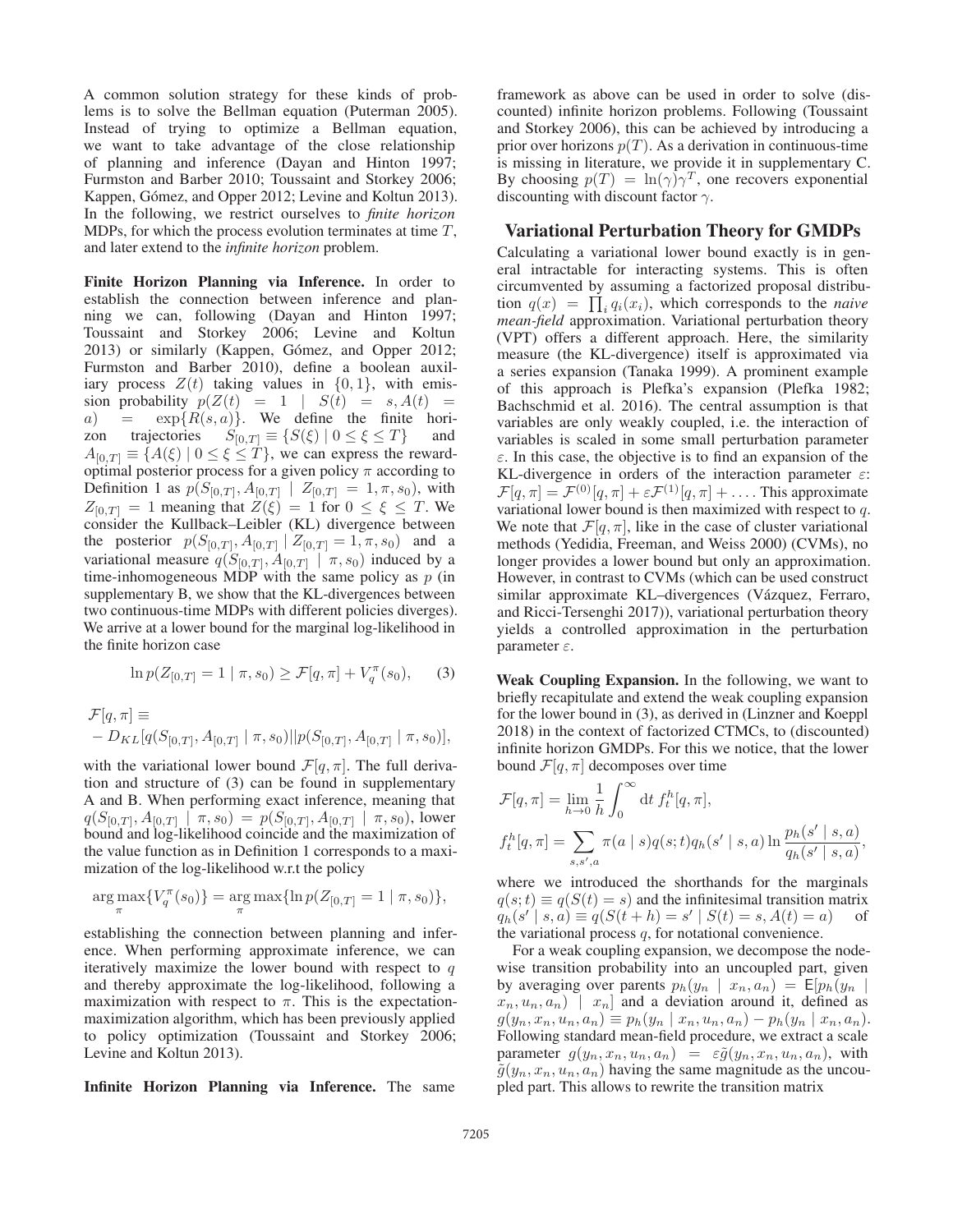$$
p_h(y_n | x_n, u_n, a_n) = p_h(y_n | x_n, a_n) + \varepsilon \tilde{g}(y_n, x_n, u_n, a_n).
$$
 (4)

We emphasize, that this procedure is generic and can be performed for any transition probability. This motivates the weak-coupling expansion on which the results in this manuscript are build upon, for which we define the shorthand  $q(y_n, x_n, u_n, a_n; t) \equiv q(S_n(t + h) = y_n, S_n(t) =$  $x_n, U_n(t) = u_n, A_n(t) = a_n$ .

Theorem 1 (Weak coupling expansion for GMDPs). *The time point wise lower bound*  $f_t^h[q, \pi]$  *admits an expansion in*  $\varepsilon$ *, as given in* (4)*, into node-wise terms*  $f_{t,n}[q, \pi]$ 

$$
f_t^h[q, \pi] = \sum_{n=1}^N f_{t,n}^h[q, \pi_n] + o(\varepsilon),
$$
  
\n
$$
f_{t,n}^h[q, \pi_n] = \sum_{x_n, y_n, u_n, a_n} \pi_u^{u_n}(a_n | x_n) q_t(y_n, x_n, u_n)
$$
  
\n
$$
\times \ln \frac{p_h(y_n | x_n, u_n, a_n)}{q_h(y_n | x_n, u_n, a_n)}.
$$

The proof of this theorem is along the same lines as in (Linzner and Koeppl 2018).

Weak Coupling Expansion for GMDPs in Continuous Time. In order to derive the approximate variational lower bound in continuous time for a GMDP, we define variational marginal rates

$$
\tau_n^{u_n}(x_n, y_n, a_n; t) \equiv \lim_{h \to 0} \frac{q(y_n, x_n, a_n, u_n; t)}{h} \quad \text{for } x_n \neq y_n
$$

and  $\tau_n^{u_n}(x_n, x_n, a_n; t) = -\sum_{y \neq x} \tau_n^{u_n}(x_n, y_n, a_n; t)$ but will from now on use the redefinition  $x \equiv x_n, y \equiv y_n, a \equiv a_n, u \equiv u_n$  for these objects, in order to avoid clutter. We further make use a mean-field assumption  $q(y_n, x_n, u_n; t) = q_h(y_n | x_n, u_n; t) q_n(x; t) q_n^u(t)$ , with the shorthand  $q_n^u(t) \equiv \prod_{j \in \text{par}(n)} q_n(u_j, t)$ , assuming factorization of the marginals. We emphasize, that in contrast to naive mean-field (Opper and Sanguinetti 2008; Cohn et al. 2010), we only have to assume a factorization of these marginals, but keep the dependency on the parents in the rates  $\tau_n^u(x, y, a; t)$ . Together with the normalization constraint, this defines an expansion of the proposal transition probability in time-steps of h:  $q(y_n, x_n, u_n, a_n; t)$  =  $\delta_{x,y}q_n(x;t)q_n^u(t)\pi_n^u(a \mid x) + h\tau_n^u(x,y,a;t) + o(h)$ . The proposal transition probability defines an inhomogeneous master equation

$$
\dot{q}_n(x;t) = \sum_{y \neq x, u, a} [\tau_n^u(y, x, a; t) - \tau_n^u(x, y, a; t)].
$$
 (5)

In order for  $q$  to describe a probability distribution, this constraint has to be enforced at all times.

Proposition 1. *The variational lower bound of a GMDP has an expansion into agent-wise terms in the perturbation* Algorithm 1 Stationary points of Euler–Lagrange equation

- 1: **Input:** Initial trajectories  $q_n(x;t)$ ∀ $t \in [0,T]$  obeying normalization, boundary conditions  $q(x; 0)$  and  $\rho(x; T)$ , reward function  $R(s, a)$ .
- 2: repeat
- 3: for all  $n \in \{1, \ldots, N\}$  do
- 4: Update  $\rho_n(x;t)$  by backward propagation (9).
- 5: Update  $q_n(x;t)$  by forward propagation using (8) given  $\rho_n(x;t)$ .
- 6: end for
- 7: until Convergence (6)
- 8: **Output:** Set of  $q_n(x;t)$  and  $\rho_n(x;t)$ .

*parameter* ε

$$
\mathcal{F}[q,\pi] = \mathcal{F}_{\text{VPT}}[q,\pi] + o(\varepsilon)
$$
  
\n
$$
\mathcal{F}_{\text{VPT}}[q,\pi] = \sum_{n=1}^{N} \int_{0}^{\infty} dt \, d_{\gamma}(t) \left\{ H_{n}(t) + E_{n}(t) \right\}, \qquad (6)
$$
  
\n
$$
H_{n}(t) = \sum_{y,x \neq y,u,a} \tau_{n}^{u}(y,x,a;t) \ln \left\{ \frac{\tau_{n}^{u}(y,x,a;t)}{q_{n}(x;t)q_{n}^{u}(t)} - 1 \right\},
$$
  
\n
$$
E_{n}(t) = \sum_{y,x \neq y,u,a} \left\{ q_{n}(x;t)q_{n}^{u}(t)\pi_{n}^{u}(a \mid x)w_{n}^{u}(y,x|a) + \tau_{n}^{u}(y,x,a;t) \ln \left[ w_{n}^{u}(y,x|a)\pi_{n}^{u}(a \mid x) \right] \right\},
$$

*with the discounting function*  $d_{\gamma}(t) \equiv 1 - \int_0^t dT p(T)$ *.* 

*Proof.* We proof our proposition by inserting the marginals into the expansion of Theorem 1. We insert the expression of the conditional transition matrix (1). Subsequently, we perform  $h \to 0$ . We arrive at the approximate lower bound of a GMDP. The discounting function follows from Fubini's theorem. For a detailed derivation, see supplementary  $D.$   $\square$ 

By minimizing this functional, while fulfilling continuity, we can derive approximate dynamic equations corresponding to the stationary solutions of the Lagrangian

$$
\mathcal{L}[q,\pi,\eta] = \mathcal{F}_{\text{VPT}}[q,\pi] + \mathcal{C}[q,\eta] + V_q^{\pi}(s_0), \qquad (7)
$$

with  $C[q, \eta]$  being the constrain enforcing (5) (see supplementary E) and Lagrange multipliers  $\eta_n(t)$ .

# Approximate Inference

We finally derive approximate dynamics of the GMDP as stationary points of the Lagrangian, satisfying the Euler– Lagrange equation. These are the key equations that enable us to perform scalable approximate inference for large GMDPs.

Proposition 2. *We define the agent-wise expectation*  $\mathsf{E}_{n}^{\pi}[\hat{f}(x)] \equiv \sum_{u,a} \pi_{n}^{u}(a \mid x) q_{n}^{u}(t) f(a, u, x)$ . The stationary *points of the Lagrangian* (7) *are given by the set of ordinary differential equations for every component*  $n \in \{1, \ldots, N\}$ 

$$
\dot{q}_n(t) = q_n(t)\Omega_n(t) \tag{8}
$$

$$
\dot{\rho}_n(t) = \{\Omega_n(t) + \Theta_n(t) + \Psi_n(t)\}\,\rho_n(t) \tag{9}
$$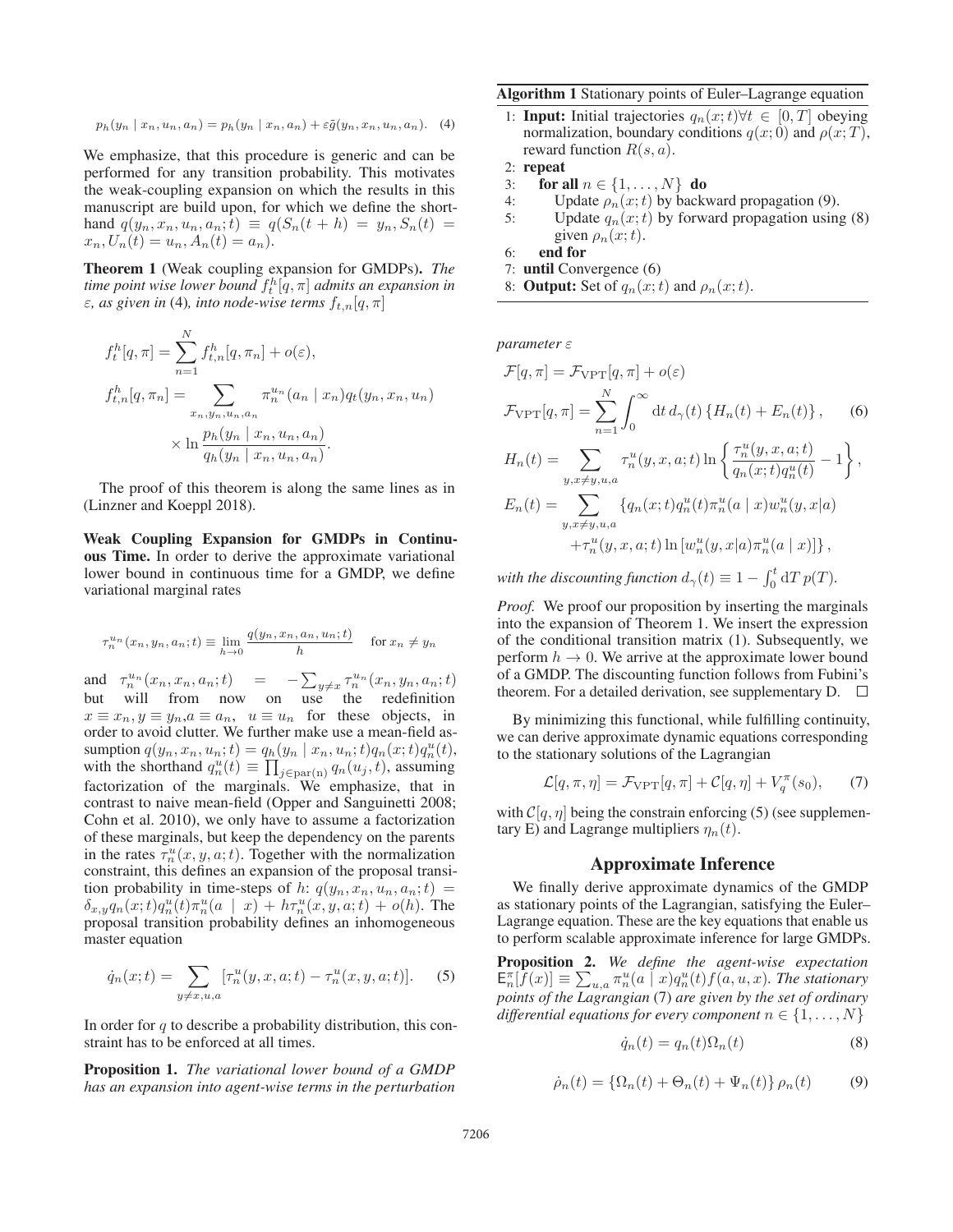*with*

$$
\Omega_n(x, y; t) \equiv \mathsf{E}_n^{\pi} [w_n^u(x, y \mid a)] \frac{\rho_n(y; t)}{\rho_n(x; t)}
$$

$$
\Theta_n(x, y; t) \equiv \delta_{x, y} \left( \mathsf{E}_n^{\pi} [R_n^u(x, a)] + \ln \rho_n(x; t) \frac{\partial_t d_{\gamma}(t)}{d_{\gamma}(t)} \right)
$$

*with* Ψn(t) *as given in the supplementary and*  $R(s, a) = \sum_{n=1}^{N} R_n^u(x, a)$ . We note, that for exponen*tial discounting*  $\frac{\partial_t d_{\gamma}(t)}{d_{\gamma}(t)} = \ln \gamma$ .

*Proof.* Differentiating  $\mathcal L$  with respect to  $q_n(x; t)$ , its timederivative  $\dot{q}_n(x;t)$ ,  $\tau_n^u(x,y,a;t)$  and the Lagrange multiplier  $\eta_n(x;t)$  yield a closed set of coupled ODEs for the posterior process of the marginal distributions  $q_n(x;t)$  and transformed Lagrange multipliers  $\rho_n(x;t) \equiv \exp(\eta_n(x;t)/d_\gamma(t))$ , eliminating  $\tau_n^u(x, y, a; t)$ . For more details, we refer the reader to supplementary E. П

Although, the restriction on the reward function to decompose into local terms is not necessary, we will assume it for readability. The coupled set of ODEs can be solved iteratively as a fixed-point procedure in the same manner as in previous works (Opper and Sanguinetti 2008) in a forward-backward procedure (see Algorithm 1). Because we only need to solve  $2N$  ODEs to approximate the dynamics of an N-agent system, we recover a linear complexity in the number of agents, rendering our method scalable.

We require boundary conditions for the evolution interval in order to determine a unique solution to the set of equations in Proposition 2. We thus set  $q_n(x; 0) = \delta_{x,x_0}$  to the desired initial state  $x_0$  and  $\rho_n(x;t)=1$  for free evolution of the system. We note that while we do not consider time-dependent reward in general, our method is capable of doing so. We use this in the following control setting: in control scenarios, a deterministic *goal* state of the system is often desired (Kappen, Gómez, and Opper 2012). In this case, we can put infinite reward on the goal state  $x_T$  at the boundary  $T$ . We then recover the terminal condition  $\rho_n(x;t) = \delta_{x,x_T}$ . By setting the reward-dependent terms in Proposition 2 to zero, we can evaluate the prior dynamics of the system given a policy. We will use this to evaluate Definition 1 approximately.

Expectation-Maximization for GMDPs. By examining the approximate lower bound of the value function, one notices that it decomposes over local agent-wise value functions, conditioned on its parents.

*Remark.* The marginal log-likelihood of a GMDP has an approximate agent-wise decomposition

$$
\ln p(Z_{[0,T]} = 1 \mid \pi) \ge \sum_{n=1}^{N} \mathcal{F}_{\text{VPT}}^{n}[q, \pi] + V_{q}^{\pi}(s_{0}) + o(\varepsilon),
$$
\n(10)

where the  $\mathcal{F}_{\text{VPT}}^n[q, \pi]$  are given by Proposition 1.

Because of this, the global marginal log-likelihood can be maximized by locally maximizing local lower bounds of the individual agents with respect to local policies  $\pi_n$ .

#### Algorithm 2 Expectation-Maximization for Planning

1: **Input:** Initial trajectories  $q_n(x;t)$ ∀ $t \in [0,T]$  obeying normalization, boundary conditions  $q(x; 0)$  and  $\rho(x; T)$ , reward function  $R(s, a)$ , initial policy  $\pi^{(0)}$ .

2: Set  $i = 0$ 

- 3: repeat
- 4: Solve Euler-Lagrange equations given  $\pi^{(i)}$  using Algorithm 1.
- 5: **for all**  $n \in \{1, ..., N\}$  **do**
- 6: Maximize (10) with respect to  $\pi_n$ 's.
- 7: Set maximizer  $\pi_n^{(i+1)} = \pi_n^*$ .
- 8: end for
- 9:  $i \rightarrow i+1$
- 10: until Convergence of (10)
- 11: **Output:** Optimal policy  $\pi^*$ .

Given the dynamic equations from Proposition 2, we now devise a strategy for scalable planning for GMDPs. For this we notice, that the solutions of these equations maximize the lower bound, thereby providing an approximation to the marginal log-likelihood. Because of (10), we can maximize this object as well with respect to the policies  $\pi_n$  for each agent individually. Thus the complexity of our optimization scales linearly in the number of components. Given this maximizer, we again evaluate the dynamic equations. We do this repeatedly until convergence, thereby implementing an expectation-maximization (EM) algorithm. This strategy is summarized in Algorithm 2. We note that the resulting policy is probabilistic, but a MAP-deterministic policy can be constructed.

### Experiments

We evaluate the performance of our method on real-world problem settings against two existing state-of-the-art methods for GMDPs on different network topologies. One method is based on policy iteration in mean-field approximation (API) (Sabbadin, Peyrard, and Forsell 2012), the other on approximate linear programming (ALP) (Guestrin, Koller, and Parr 2001). Both algorithms have been developed and implemented in the GMDPtoolbox (Cros et al. 2017). For small problems, we compare the performance of all algorithms to the exact solution. To ensure a correct evaluation, we first construct the GMDP problem and then transform it to the corresponding MDP problem by a built-in function in the GMDPtoolbox, in order to recover the exact solution. For small problems, we finally perform exact policy evaluation using this MDP.

As competing methods are implemented in discrete-time, we have to pass them an equivalent discrete-time version of the continuous-time problem via uniformization (Kan and Shelton 2008). For this we generate transformed rewards and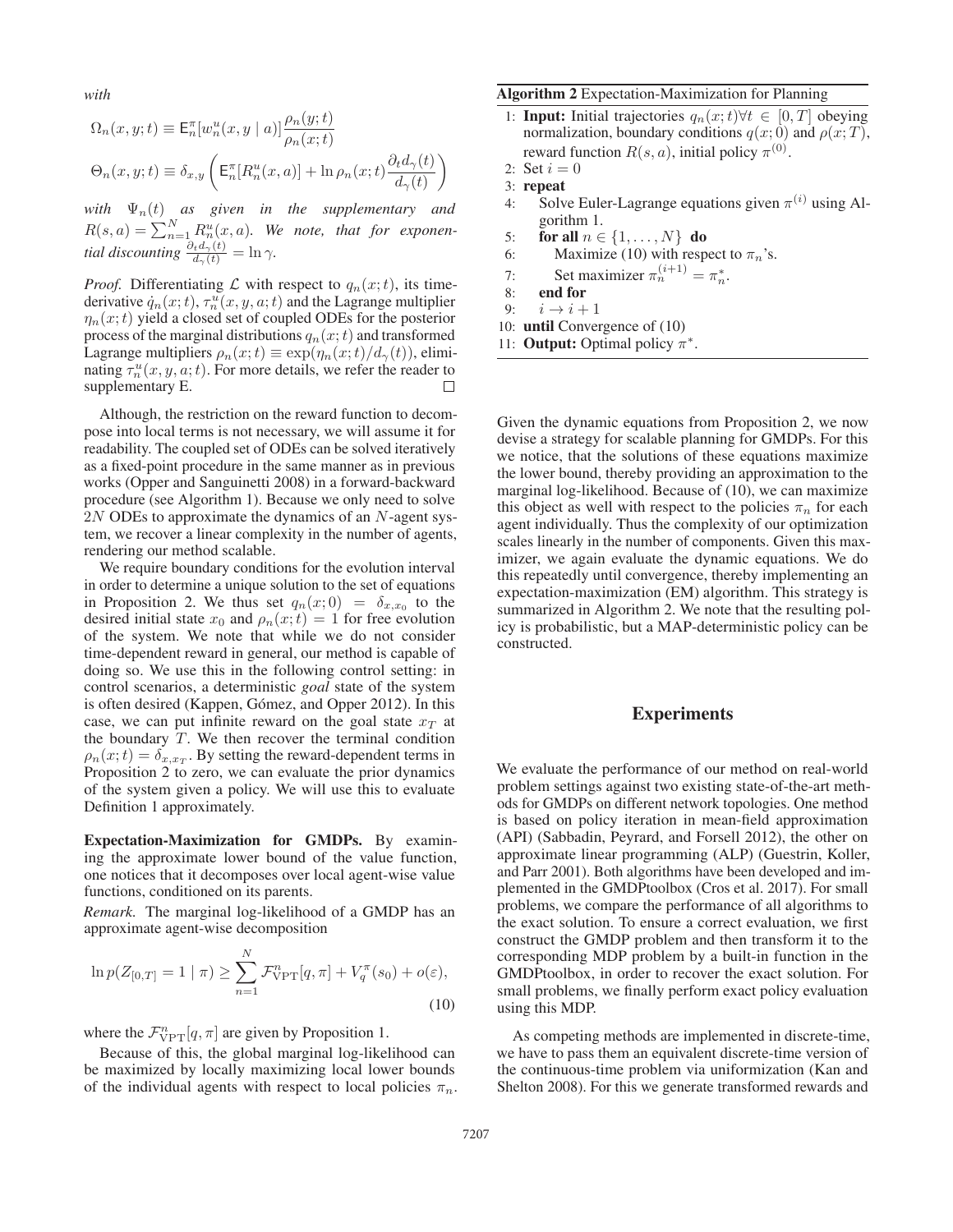Table 1: Results of disease control problem. We give the relative deviation  $d_r[\%]$  of the values returned by different methods from the exact optimal values.

| $\mu, \nu$              | $\pi_{\rm VPT}$ | $\pi_{\text{ALP}}$ | $\pi_{\text{API}}$ | $\pi_{\mathrm{RND}}$ |
|-------------------------|-----------------|--------------------|--------------------|----------------------|
| (0.3, 0.3)              | 0               | 61                 | 0                  | 200                  |
| (0.6, 0.3)              | 0               | 60                 | 0                  | 292                  |
| (0.9, 0.3)              | 0               | 59                 | 0                  | 270                  |
| (0.3, 0.6)              | 0               | 61                 | 0                  | 281                  |
| (0.6, 0.6)              | 0               | 60                 | 0                  | 354                  |
| (0.9, 0.6)              | 0               | 59                 | 0                  | 399                  |
| (0.3, 0.9)              | 0               | 61                 | 0                  | 390                  |
| (0.6, 0.9)              | 0               | 60                 | 0                  | 344                  |
| $\left(0.9, 0.9\right)$ | O               | 59                 | በ                  | 352                  |

transition matrices

$$
\tilde{R}_n^u(x, a) \equiv \frac{w_n^u(x \mid x, a) - \ln \gamma}{\kappa - \ln \gamma} R_n^u(x, a),
$$

$$
p_{1/\kappa}(y_n \mid a_n, u_n, x_n) \equiv \begin{cases} w_n^u(y \mid x, a), & x \neq y \\ \kappa + w_n^u(x \mid x, a), & \text{else} \end{cases}
$$

for some  $\kappa \geq |w_n^u(x \mid x, a)|$ .

GMDPs have previously been applied to a variety of problems as in agriculture, forest management (Peyrard et al. 2007; Sabbadin, Peyrard, and Forsell 2012), socio-physics (Castellano, Fortunato, and Loreto 2009; Yang et al. 2018) and caching networks (Rezaei, Manoochehri, and Khalaj 2018), to name a few. In the following we want to benchmark our method on those problem sets. We want compare to the exact solution, thus the network considered is a small regular  $2 \times 3$  grid, with nearest-neighbour bi-directional couplings, unless specified otherwise. In the end, we demonstrate scalability on a larger  $5 \times 5$  grid in a synchronization task experiment. We denote the policies returned by the different methods with  $\pi_{\text{ALP}}$ for ALP,  $\pi_{\text{API}}$  for API,  $\pi_{\text{RND}}$  for a random policy and  $\pi_{VPT}$  for our method VPT. For all experiments, we set the discount factor to  $\gamma = 0.9$  and the atomic reward  $r = 1$ . As a metric for performance, we calculate the relative deviation  $d_r(\pi) \equiv (V^{\pi^*} - V^{\pi})/V^{\pi^*}$  (with  $\pi^*$  being the exact optimal policy) in percent for the crop and forest planning problem, and the 95% interval of total deviation for the opinion dynamics model.

Disease Control. First, we apply our method to the task of disease control, originally posed for crop fields (Sabbadin, Peyrard, and Forsell 2012). Each crop is in either of two states – susceptible or infected ( $\mathcal{X} = \{1, 2\}$ ). The rate  $\alpha(u) = 1 + \frac{1}{2}(1 - (1 - \mu)^{|u|})$ , with which a susceptible crop is infected, is proportional to the number of its infected neighbours, which we denote by  $|u|$ . The recovery rate is assumed to be constant  $\nu$ . The planner has to decide between two local actions for each crop – either to harvest or to leave it fallow and treat it ( $A = \{1, 2\}$ ). Below, we summarize the

Table 2: Results of forest management problem. We give the relative deviation  $d_r[\%]$  of the values returned by different methods from the exact optimal values.

| $\mu, \nu$             | $\pi_{\rm VPT}$ | $\pi_{\rm ALP}$ | $\pi_{\text{API}}$ | $\pi_{RND}$ |
|------------------------|-----------------|-----------------|--------------------|-------------|
| (0.3, 0.3)             | 0               |                 |                    | 12          |
| (0.6,0.3)              | 0               | 8               |                    | 12          |
| (0.9, 0.3)             | 0               | 12              |                    | 11          |
| $(\overline{0.3},0.6)$ | 1               | 27              | 12                 | 23          |
| (0.6, 0.6)             | 1               | 26              | 11                 | 22          |
| [0.9, 0.6]             | 1               | 26              | 12                 | 21          |
| $\left(0.3,0.9\right)$ | 9               | 58              | 25                 | 48          |
| [0.6, 0.9]             | 9               | 58              | 27                 | 50          |
| 0.9, 0.9               | 10              | 58              | 38                 | 52          |

transition model:

|             | $a=1$        |             | $a=2$ |    |
|-------------|--------------|-------------|-------|----|
| $\bar{w^u}$ | $x=1$        | $=$ 2       | $x =$ | =் |
|             | $-\alpha(u,$ | $\alpha(u)$ |       |    |
|             |              |             |       |    |

The reward model is:

| $\mathcal{R}^u$ | $=$<br>$\mathbf{L}$<br>$\mathcal{X}$ | $\equiv$ |
|-----------------|--------------------------------------|----------|
| $a =$           |                                      |          |
| $a=2$           |                                      |          |

In Table 1, we display the results of this experiment for different parameters. We find that API and VPT perform equally well in this problem.

Forest Management. We consider the forest management problem as in (Sabbadin, Peyrard, and Forsell 2012). Here, each node has multiple states dependent of each trees age and whether it is damaged by wind or not. A tree can either age or become damaged over time. In a simplified scenario, we are going to assume, that a tree can either be grown – or not – or damaged ( $\mathcal{X} = \{1, 2, 3\}$ ). As trees can shield one-another against wind-damage, this rate  $\alpha(u) = 1 + \frac{1}{2}(1 - (1 - \mu)^{-|u|})$  depends on the number of grown trees  $|\tilde{u}|$ . The planner has, again, two actions – either to harvest and cut down the tree or to leave it  $(A = \{1, 2\})$ . The transition model is summarized below:

|         | $a=1$ |              |             | $a=2$ |       |       |
|---------|-------|--------------|-------------|-------|-------|-------|
| $w_n^u$ | $x=1$ | $=$ 2        | $=$ 3       | $x=1$ | $= 2$ | $=$ 3 |
|         |       |              |             |       |       |       |
| $=$     |       | $-\alpha(u)$ | $\alpha(u)$ |       |       |       |
| . = 2   |       |              |             |       |       |       |

As yield depends on having neighbours for various reasons, the reward function in (Sabbadin, Peyrard, and Forsell 2012) has a non-local form. We consider reward functions as:

| Du | -  |                           |                       |
|----|----|---------------------------|-----------------------|
|    |    |                           |                       |
|    | l) | $\boldsymbol{\mathit{u}}$ | $\boldsymbol{\alpha}$ |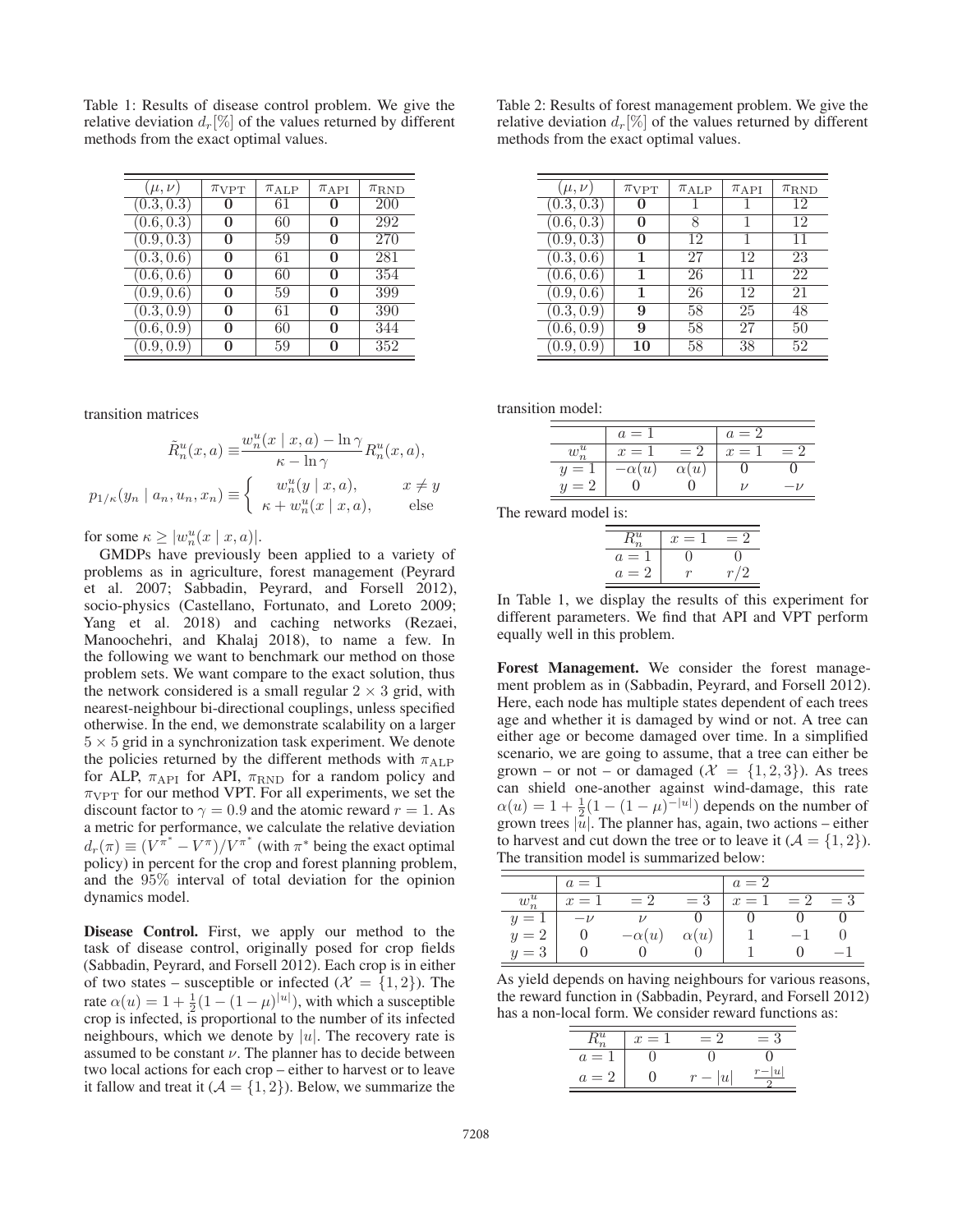Table 3: Results of voter model for an ensemble of 20 random reward functions. We give the 95% interval of the deviation of the achieved values returned by different methods from the exact optimal value.

| $(\mu,\nu)$ | $\pi_{VPT}$ | $\pi_{\text{ALP}}$ | $\pi$ A PI | $\pi_{\text{RND}}$ |
|-------------|-------------|--------------------|------------|--------------------|
| (0.1, 0.0)  | 0.0         | 0.0                | 0.0        | 1.9                |
| (0.2, 0.0)  | 0.4         | 0.4                | 0.4        | 5.6                |
| (0.0, 0.1)  | 0.8         | 5.5                | 5.2        | 4.7                |
| (0.1, 0.1)  | 1.8         | 5.6                | 5.7        | 6.4                |
| (0.2, 0.1)  | 0.4         | 1.2                | 1.8        | 5.6                |
| (0.0, 0.2)  | 0.0         | 3.5                | 4.2        | 4.7                |
| (0.1, 0.2)  | 0.1         | 4.4                | 8.8        | 9.1                |
| (0.2, 0.2)  | 0.0         | 3.0                | 4.7        | 10.4               |

The results of this experiment are displayed in Table 2, where we give the relative deviation in percent between the optimal and the policies returned from the different methods. We find that for all parameters, our method performs significantly better than other methods.

Opinion Dynamics. In this experiment we test the performance of our method on the seminal Ising model, which has, among others, applications in socio-physics (Castellano, Fortunato, and Loreto 2009) to model opinion dynamics, swarming ( $\text{\r{S}}$  oscice et al. 2017), or as a benchmark for multi-agent reinforcement learning (Yang et al. 2018). In the Ising model, each node is in either of two states  $\mathcal{X} = \{-1, 1\}$  and the reward function takes the form

$$
R(s, a) = \sum_{n=1}^{N} x_n \left\{ J_n + \sum_{k \in \text{par}(n)} J_{n,k} x_k \right\}.
$$
 (11)

In the following, we want to consider random reward functions, where couplings are drawn from gaussians  $J_n \sim \mathcal{N}(0,\mu)$  and  $J_{n,k} \sim \mathcal{N}(0,\nu)$ . Further, we model the transition rates according to opinion dynamics (voter model) (Castellano, Fortunato, and Loreto 2009)  $\alpha(u)$  =  $\frac{1}{2}[1 + \tanh(|u|)]$  and  $\beta(u) = \frac{1}{2}[1 - \tanh(|u|)],$  with  $|u|$ , being the sum of the sequence  $u$ , see below:

|         | $a =$            |             | $a=2$            |             |
|---------|------------------|-------------|------------------|-------------|
| $w_n^u$ | $\boldsymbol{x}$ |             | $\boldsymbol{x}$ | $=$ 1       |
|         | $-\alpha(u)$     | $\alpha(u)$ | $\beta(u)$       | (u)         |
| U       | $u_1$            | u           | $\alpha(u)$      | $\alpha(u)$ |

The results for an ensemble 20 random reward functions displayed in Table 3. Again, we find that our method performs best in all tested parameter regimes, while in some cases RND achieves a higher value than API and ALP.

Synchronization of Agents. In a final experiment, we want to compare the performance of methods in a synchronization task. We consider a regular grid of  $5 \times 5$ agents. We encode a synchronization goal by reward



Figure 2: Results of the synchronization task. We track the mean order parameter over time under the VPT (red) and MF (blue-dashed) policy. Areas denote 90% percent of variance.

function as in (11) with  $J_n = 0$  and  $J_{n,k} = -1$ . The reward function takes the from of an order parameter  $\mathcal{R}(s) = \sum_{i,j \in \text{par}(i)} \delta_{x_i \neq x_j}$ , which measures anti-parallel alignment between neighbouring agents. Each agents transition model is local:

|                         | $a=1$   |      | $a=2$  |        |
|-------------------------|---------|------|--------|--------|
| $w_n^u$                 | $x = -$ | $=1$ | $x=-1$ | $=1$   |
|                         | $-0.9$  | 0.9  | $-0.7$ |        |
| $\boldsymbol{u}$<br>$=$ | O.I     | -0.  | 0.9    | $-0.9$ |

We display  $\mathcal{R}(s)$  over time for different methods in Figure 2 (LP returned the same policy as MF). For evaluation, we simulated each trained model using Gillespie sampling.

# **Conclusion**

We proposed a new method to conduct planning on large scale GMDPs based on variational perturbation theory. We compare our method to state-of-the-art methods for planning in GMDPs and show, that for non-local reward functions state-of-the-art methods approach the performance of random guess, while our method performs well. In the future, we want to use this planning method as the basis for a new reinforcement algorithm for multiple agents on a graph.

#### Acknowledgements

We thank the anonymous reviewers for helpful comments on the previous version of this manuscript. Dominik Linzner acknowledges funding by the European Union's Horizon 2020 research and innovation programme (iPC–Pediatric Cure, No. 826121) and (PrECISE, No. 668858). Heinz Koeppl acknowledges support by the European Research Council (ERC) within the CONSYN project, No. 773196, and by the Hessian research priority programme LOEWE within the project CompuGene.

# References

Bachschmid, L.; Battistin, C.; Opper, M.; and Roudi, Y. 2016. Variational perturbation and extended Plefka approaches to dynamics on random networks: The case of the kinetic Ising model. *Journal of Physics A: Mathematical and Theoretical* 49(43):434003–33.